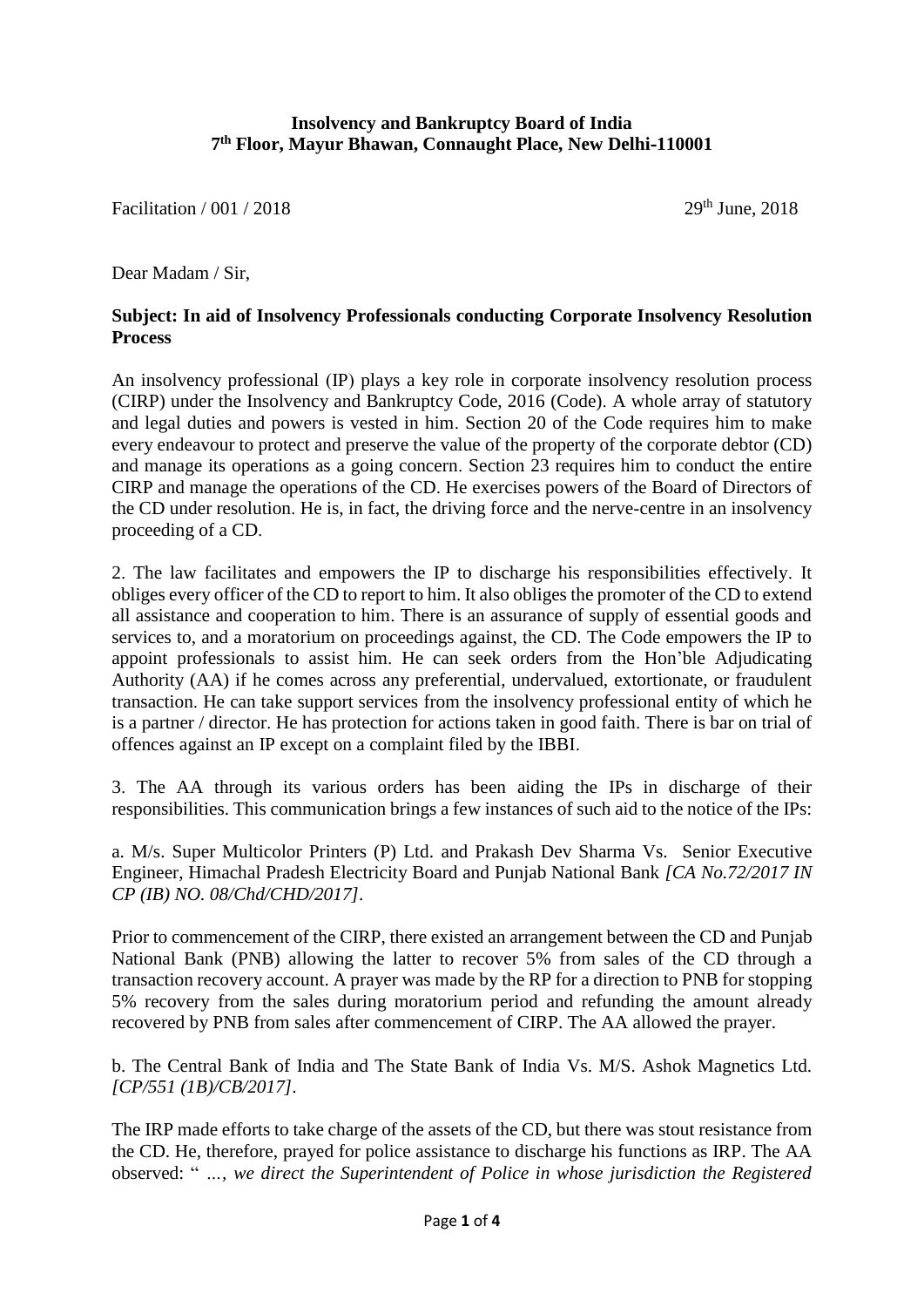*Office of the Corporate Debtor viz., M/S. Ashok Magnetics Ltd., is situated, i.e. at B, 73, SIPCOT Industrial Complex, Gummidipoondi, 601 201; the Commissioner of Police, Chennai, having jurisdiction over Royapettah/Teynampet Police Station where Corporate Office of the Corporate Debtor is situated and the Superintendent of Police, Puducherry having jurisdiction over Erripakkam Village, Nettapakkam Commune, Pondicherry where the Factory of the Corporate Debtor is situated, to give proper Police assistance and personal security to the IRP so that he can take charge of the assets of the Corporate Debtor and perform the functions as per the provisions of I&B code, 2016….. The Director of the Corporate Debtor are also directed to furnish the books of accounts, list of assets, list of Financial and Operational Creditors, list of documents and other relevant particulars as envisaged in the I&B Code, 2016 and extend all co-operation to the IRP…"*

c. M**/**s Alchemist Asset Reconstruction Co**.** Ltd Vs**.** M**/**s Hotel Gaudavan Pvt**.** Ltd**.** *[CP/CA. No. (IB)-23(PB)/2017].*

The IRP prayed for protection for all acts done by him in good faith and to save him from the frivolous allegations made in a FIR. The AA observed: "*If, there is any complaint against the Insolvency Professional then the IBBI is competent to constitute a disciplinary committee and have the same investigated from an Investigating Authority as per the provision of section* 220 *of the Code. If, after investigation 'IBBI' finds that a criminal case has been made out against the Insolvency Resolution Professional then the* '*IBBI' has to file a complaint in respect of the offences committed by him. It is with the aforesaid object that protection to action taken by the IRP in good faith has been accorded by section 233 of the Code. There is also complete bar of trial of offences in the absence of filing of a complaint by the 'IBBI' as is evident from a perusal of section* 236(1) (2) *of the code. Therefore, a complaint by Harenda Singh Rathore, a former director with the SHO, Police Station would not be maintainable and competent as the complaint is not lodged by the IBBI. ..the jurisdiction would vest with Investigation Officer only when a complaint is filed by 'IBBI'.".*

d. Sunrise 14 A/S, Denmark Vs. Muskaan Power Infrastructure Ltd. *[CA No. 150/2017 in CP (IB) NO. 39/Chd/Pb/2017].*

The RP prayed for a direction under sections 19(2) and 19(3) of the Code. Since two respondents did not comply with directions of RP and refused to accept the notice, the AA issued bailable warrants to secure their presence. It directed the RP to collect the bailable warrants from the registry and deliver to Commissioner of Police, Ludhiana to get the same executed. At the next hearing, the AA allowed a weeks' time to the respondents for handing over the original record of the company and to produce list of assets of the company.

e. Bank of India Vs. Renish Petrochem FZE & Anr. *[I.A. Nos. 277, 319, 320 & 321 of 2017 in C.P. No. (IB) 33/9/NCLT/AHM/2017].*

In this matter, the IRP constituted the CoC and convened its first meeting. In the said meeting, the CoC resolved to replace the IRP, but did not propose the name of another IP to act as RP. In a subsequent meeting which was not convened by the IRP, as required under regulation 18 of the CIRP Regulations, the CoC decided to appoint another IP as the RP . The AA observed: "*The IB Code, Rules and Regulations is a complete Code by itself and, whenever any special Act or the Rules framed thereunder prescribe a particular procedure it has to be followed and a party cannot be permitted to deviate from such procedure.".* Accordingly, the AA directed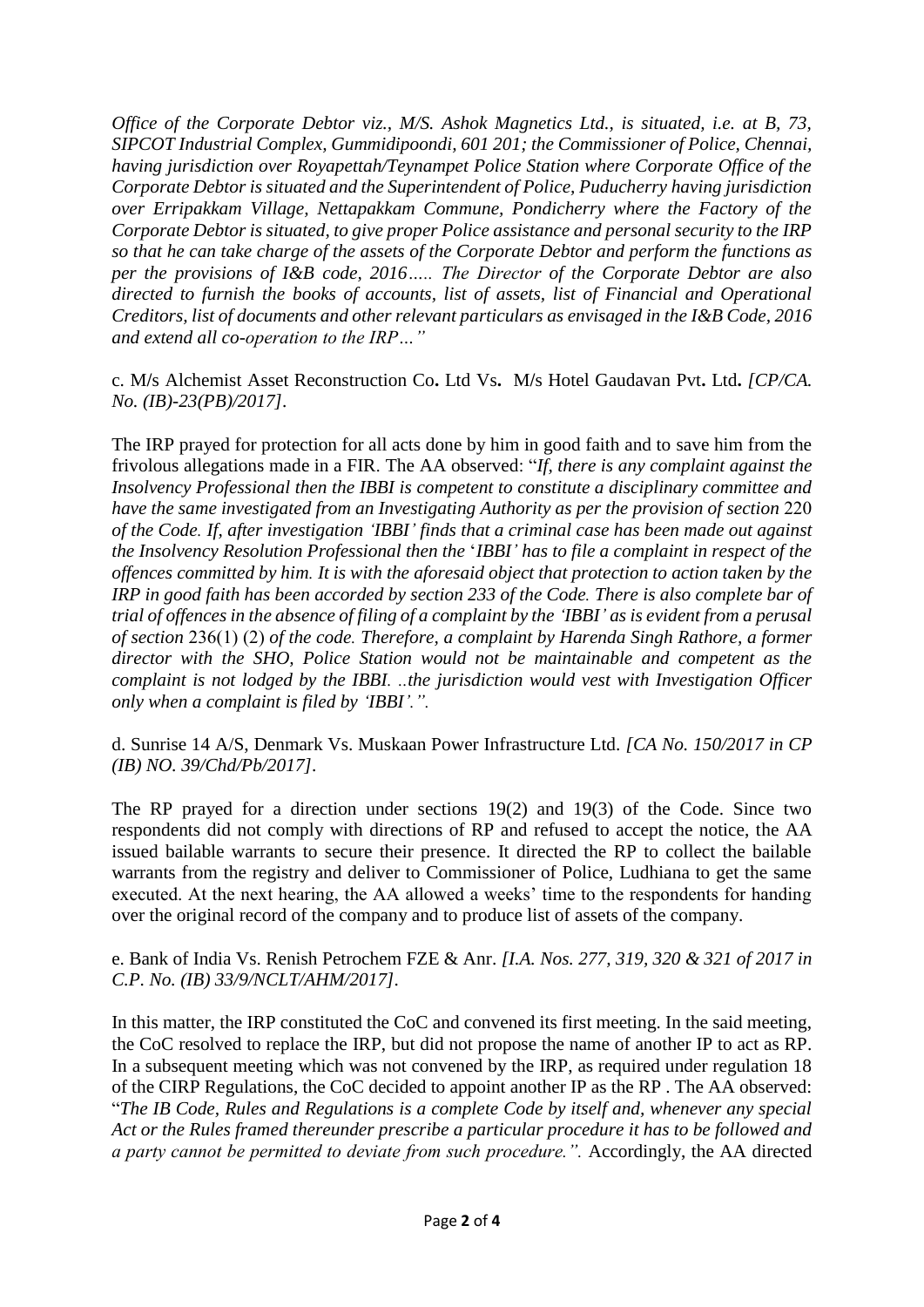the IRP to convene a meeting of the CoC in accordance with the CIRP Regulations to discuss and decide the appointment of RP in place of IRP.

f. Punjab National Bank Vs. Divyajyoti Sponge Iron Pvt Ltd *[CA (IB) No. 570/KB/2017 in C.P (IB) No. 363/KB/17].*

The RP sought necessary assistance and security to him to visit factory premises of the CD to carry out statutory duties and obligations peacefully. The AA ordered: "*Keeping in view of the direct threatening by the corporate debtor it is hereby ordered that copy of this order may be served on the Director General of Police, West Bengal, Superintendent of Police, Bankura and in*-*charge of Mejia P*.*S*. *for making proper and effective assistance to the Resolution Professional in valuation of the company*. *In discharge of his duty any interference in the work of the Resolution Professional, action shall be initiated against the corporate debtor and it will be presumed that that corporate debtor is not obeying the order of the Court***.** *It is expected that corporate debtor should fully cooperate with the Resolution Professional*.".

g. Punjab National Bank Vs. Mintri Tea Company Pvt. Ltd. *[CA (IB) No. 518/KB/2017 in CP (IB) No. 421/KB/2017].*

The RP sought direction for police protection. The AA directed: *"…Superintendent of Police is directed to provide Police protection so that RP may discharge his duties and take over the management. It is also expected from the corporate debtor to fully cooperate the RP, failing which action will be initiated against the corporate debtor u/s. 70 of Insolvency and Bankruptcy Code, 2016."*

h. RP (in the matter of ORCHID PHARMA) Vs. Lakshmi Vilas Bank & ORCHID PHARMA Ltd. *[CA No. CA/26/IB/2018 in CP/540/(IB)/2017].*

The CIRP of Orchid Pharma Limited commenced on  $17<sup>th</sup>$  August, 2017. The shareholders passed a resolution for appointment of M/s. CNGSN & Associates LLP as the statutory auditor for a period of five years commencing on  $1<sup>st</sup>$  April, 2017. However, the erstwhile auditor was not willing to give NOC unless the RP cleared 50% of its outstanding dues. The RP took up the matter with the AA, which directed: *"The earlier auditor, M/s SNB Associates, is directed to issue NoC as well as transfer the necessary papers to the newly appointed auditor of the corporate debtor, M/s. CNGSN & Associates. It has been noted by this tribunal that the dues of the earlier audit has been admitted to the extent of Rs.1,23,69,272 and it has been included as the operational credit with respect to the corporate debtor*.".

i. Union Bank of India Vs. Paramshakti Steel Ltd. *[MA 243/2018 in C.P. No. (IB) 727 (MB)/2017].*

The resolution plan did not have mention of Rs.180 crore receivable by the CD in resolution. On instructions from the AA, the RP found that most of the debtors are not in existence. The AA advised the RP "*to initiate all steps which is available under the IB Code to proceed against the promoter/director of this Corporate Debtor by the next date of hearing. Moreover, the RP, in case, require any police assistance or protection, this Bench suggests the respective police authority to assist this RP in unravelling this fraud that has happened in this company.".*

j. Shailen Shah V/s. Tahsildar Akole District Ahmednagar & Ors. *[IA 153 of 2018 in MA 6 of 2018 in C.P. (I.B) No. 14/7/NCLT/AHM/2018].*